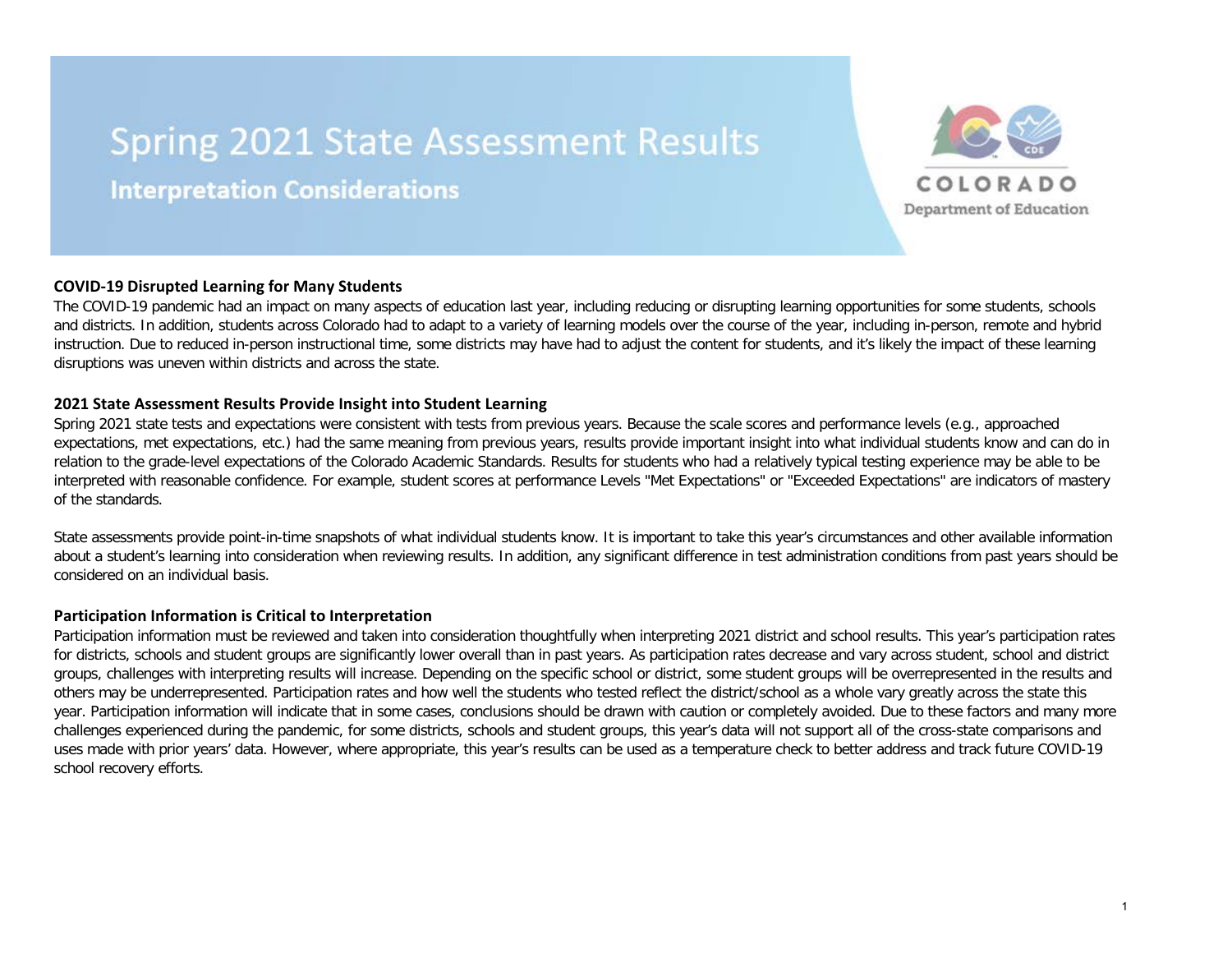

**Department of Education** 

1 of 7

Colorado state assessments are the only standards-based statewide indicators of student achievement. Spring 2021 results can be used as a temperature check to identify where the pandemic may have differentially impacted le Colorado student groups and as a baseline to support the evaluation of future COVID-19 recovery efforts.

| <b>COVID-19 Disrupted Learning for Many Students</b>                                                                                                                                                          |                                         | 2021 State Assessment Results Provide Insight into Student Learning                                                                                                                                                                                           |                                                 | Participation Information is Critical to Interpretations |                                                                                                                                                                                                                                                                                                         |                                  |
|---------------------------------------------------------------------------------------------------------------------------------------------------------------------------------------------------------------|-----------------------------------------|---------------------------------------------------------------------------------------------------------------------------------------------------------------------------------------------------------------------------------------------------------------|-------------------------------------------------|----------------------------------------------------------|---------------------------------------------------------------------------------------------------------------------------------------------------------------------------------------------------------------------------------------------------------------------------------------------------------|----------------------------------|
| • Students may have had reduced or disrupted learning opportunities<br>• Students received instruction under in-person, remote and/or hybrid models<br>• Schools may have adjusted or reduced covered content |                                         | • Spring 2021 tests did not change<br>Scale scores and performance levels hold the same meaning as previous years<br>Individual student results can be interpreted with reasonable confidence for<br>students who had a relatively typical testing experience |                                                 |                                                          | • Fewer students tested in 2021 and participation varied by group<br>Some student groups tested at a higher rate than other groups<br>• For some districts, schools and student groups, this year's data will not<br>support all of the cross-state comparisons and uses made with prior<br>vears' data |                                  |
| <b>Overall Results</b>                                                                                                                                                                                        |                                         |                                                                                                                                                                                                                                                               |                                                 |                                                          |                                                                                                                                                                                                                                                                                                         |                                  |
| <b>Report Category</b>                                                                                                                                                                                        | <b>Number of Valid</b><br><b>Scores</b> | <b>Performance Level Information</b>                                                                                                                                                                                                                          |                                                 |                                                          |                                                                                                                                                                                                                                                                                                         |                                  |
|                                                                                                                                                                                                               |                                         | <b>Percent Emerging</b>                                                                                                                                                                                                                                       | Percent Approaching Percent At Target<br>Target |                                                          | <b>Percent Advanced</b>                                                                                                                                                                                                                                                                                 | Percent At Target or<br>Advanced |
| <b>Science Overall</b>                                                                                                                                                                                        |                                         |                                                                                                                                                                                                                                                               |                                                 |                                                          |                                                                                                                                                                                                                                                                                                         |                                  |
| Grade 08                                                                                                                                                                                                      | 349                                     | 12.3                                                                                                                                                                                                                                                          | 57.9                                            | 25.5                                                     | 4.3                                                                                                                                                                                                                                                                                                     | 29.8                             |
| <b>High School</b>                                                                                                                                                                                            | 266                                     | 15.4                                                                                                                                                                                                                                                          | 42.5                                            | 37.6                                                     | 4.5                                                                                                                                                                                                                                                                                                     | 42.1                             |
| - - The value for this cell is not displayed in order to protect student privacy.                                                                                                                             |                                         |                                                                                                                                                                                                                                                               |                                                 |                                                          |                                                                                                                                                                                                                                                                                                         |                                  |

## **August 2021**

# **Colorado Alternate Assessment (CoAlt) 2021 State Achievement Results Science**

## **Interpretation Considerations**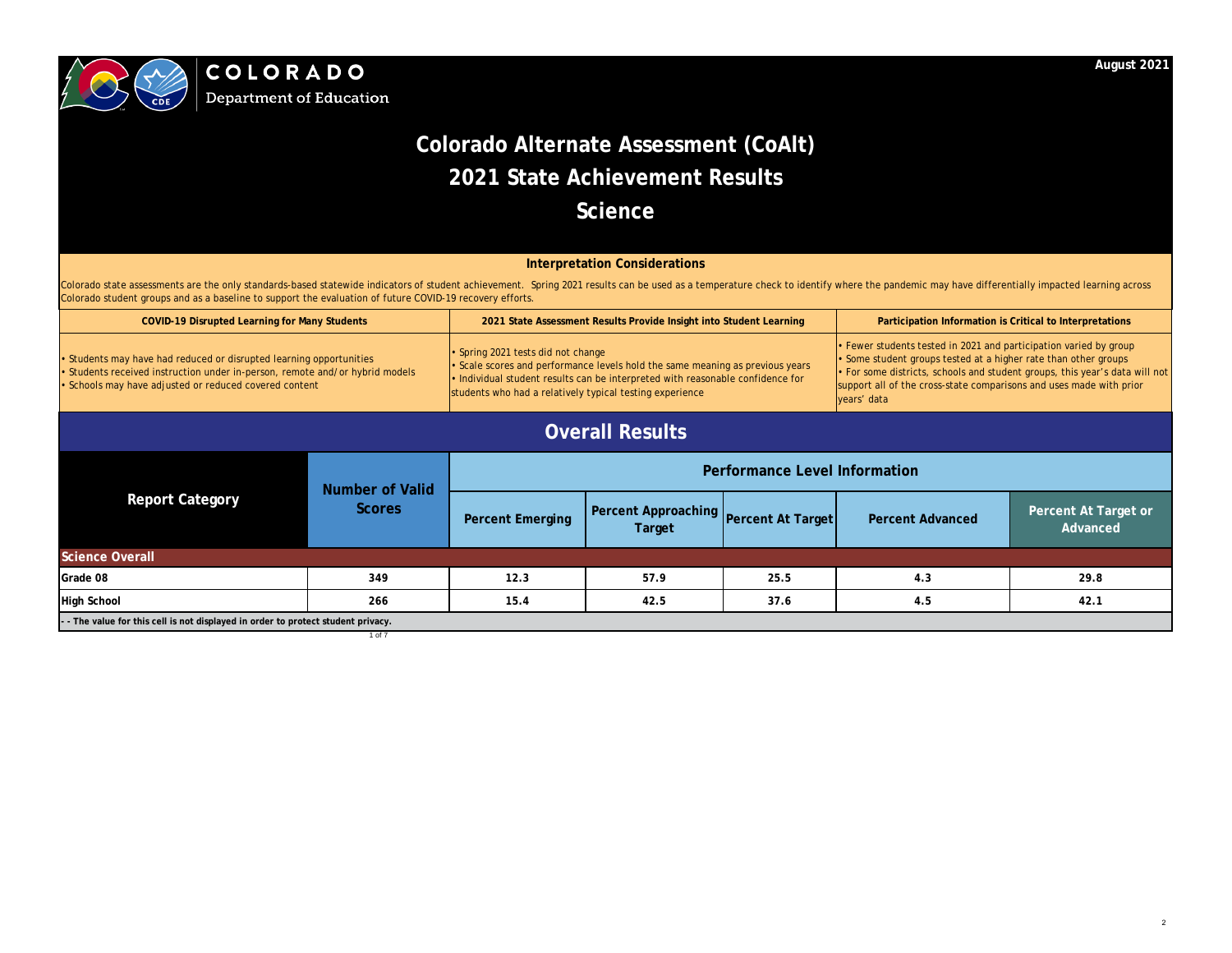

| <b>COVID-19 Disrupted Learning for Many Students</b>                         | 2021 State Assessment Results Provide Insight into Student Learning                                                                                               | Participation Information is Critical to Interpretations                |
|------------------------------------------------------------------------------|-------------------------------------------------------------------------------------------------------------------------------------------------------------------|-------------------------------------------------------------------------|
| • Students may have had reduced or disrupted learning opportunities          | $\cdot$ Spring 2021 tests did not change                                                                                                                          | $\cdot$ Fewer students tested in 2021 and participation varied by group |
| • Students received instruction under in-person, remote and/or hybrid models | Scale scores and performance levels hold the same meaning as previous years                                                                                       | $\cdot$ Some student groups tested at a higher rate than other groups   |
| • Schools may have adjusted or reduced covered content                       | Iom Individual student results can be interpreted with reasonable confidence for students • For some districts, schools and student groups, this year's data will |                                                                         |
|                                                                              | who had a relatively typical testing experience                                                                                                                   | not support all of the cross-state comparisons and uses made with prior |
|                                                                              |                                                                                                                                                                   | vears' data                                                             |
|                                                                              |                                                                                                                                                                   |                                                                         |

| <b>Report Category</b>                                                            | <b>Number of Valid</b> | <b>Performance Level Information</b> |                                      |                          |                         |                                  |  |
|-----------------------------------------------------------------------------------|------------------------|--------------------------------------|--------------------------------------|--------------------------|-------------------------|----------------------------------|--|
|                                                                                   | <b>Scores</b>          | <b>Percent Emerging</b>              | <b>Percent Approaching</b><br>Target | <b>Percent At Target</b> | <b>Percent Advanced</b> | Percent At Target or<br>Advanced |  |
| <b>Science Grade 08</b>                                                           |                        |                                      |                                      |                          |                         |                                  |  |
| Male                                                                              | 215                    | 15.3                                 | 55.8                                 | 23.3                     | 5.6                     | 28.8                             |  |
| Female                                                                            | 134                    | 7.5                                  | 61.2                                 | 29.1                     | 2.2                     | 31.3                             |  |
| <b>Science High School</b>                                                        |                        |                                      |                                      |                          |                         |                                  |  |
| Male                                                                              | 174                    | 13.8                                 | 40.8                                 | 40.2                     | 5.2                     | 45.4                             |  |
| Female                                                                            | 92                     | 18.5                                 | 45.7                                 | 32.6                     | 3.3                     | 35.9                             |  |
| - - The value for this cell is not displayed in order to protect student privacy. |                        |                                      |                                      |                          |                         |                                  |  |

Colorado state assessments are the only standards-based statewide indicators of student achievement. Spring 2021 results can be used as a temperature check to identify where the pandemic may have differentially impacted le Colorado student groups and as a baseline to support the evaluation of future COVID-19 recovery efforts.

## **August 2021**

# **Colorado Alternate Assessment (CoAlt) 2021 State Achievement Results Science**

## **Interpretation Considerations**

# **Science Results by Gender**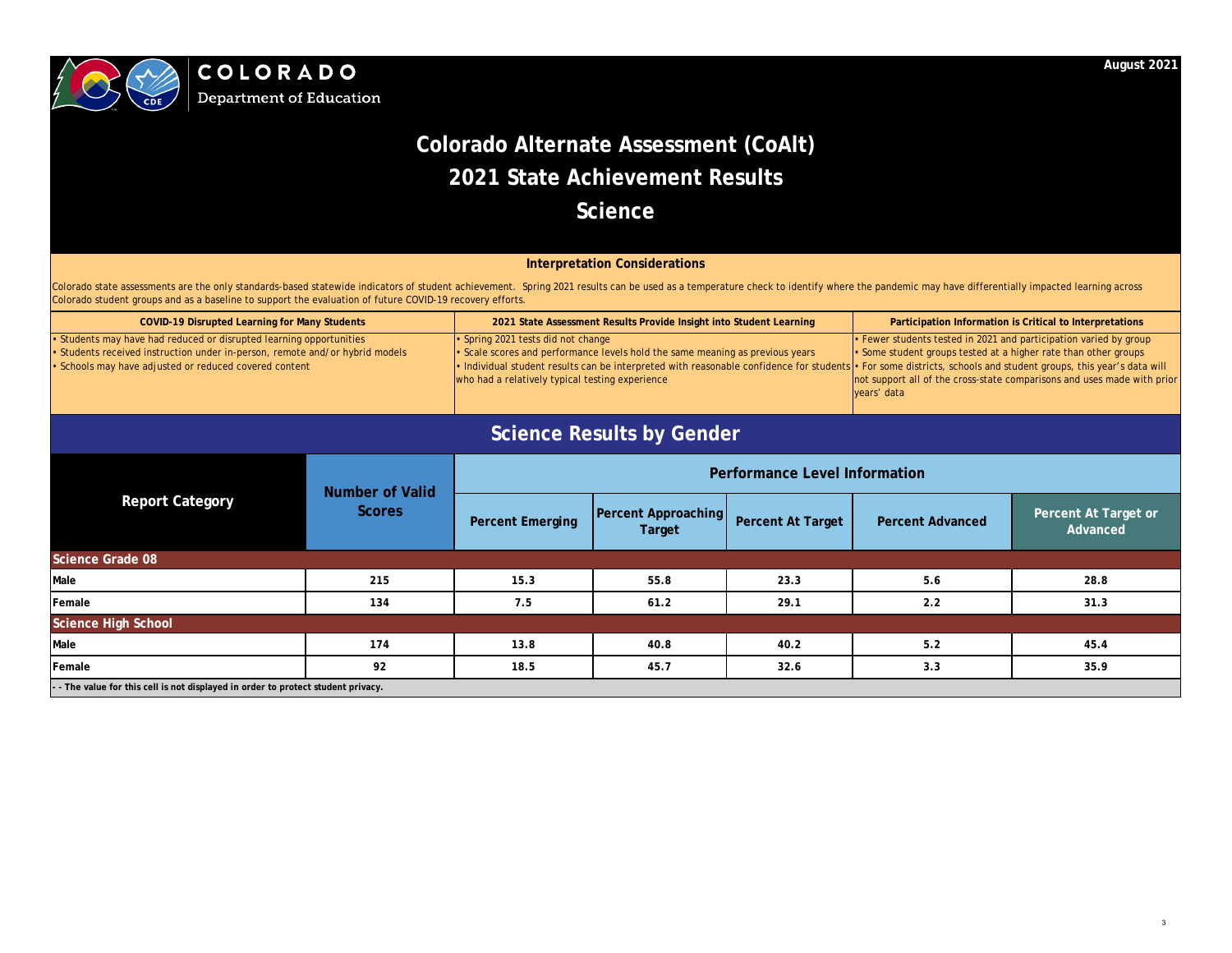

**Department of Education** 

|                                                                                   |                                         | <b>Performance Level Information</b> |                                      |                          |                         |                                  |  |
|-----------------------------------------------------------------------------------|-----------------------------------------|--------------------------------------|--------------------------------------|--------------------------|-------------------------|----------------------------------|--|
| <b>Report Category</b>                                                            | <b>Number of Valid</b><br><b>Scores</b> | <b>Percent Emerging</b>              | Percent<br><b>Approaching Target</b> | <b>Percent At Target</b> | <b>Percent Advanced</b> | Percent At Target or<br>Advanced |  |
| <b>Science Grade 08</b>                                                           |                                         |                                      |                                      |                          |                         |                                  |  |
| American Indian or Alaska Native                                                  | $<16$                                   | $\sim$ $\sim$                        | $\sim$ $\sim$                        | $\sim$ $\sim$            | $\sim$ $\sim$           | $\sim$ $\sim$                    |  |
| Asian                                                                             | $< 16$                                  | $\sim$ $\sim$                        | $\sim$ $\sim$                        | $ -$                     | $\sim$ $\sim$           | $\sim$ $\sim$                    |  |
| <b>Black</b>                                                                      | 19                                      | $\sim$ $\sim$                        | $\sim$ $\sim$                        | $ -$                     | $\sim$ $\sim$           | 31.6                             |  |
| Hispanic                                                                          | 159                                     | 11.9                                 | 60.4                                 | 23.9                     | 3.8                     | 27.7                             |  |
| White                                                                             | 143                                     | 12.6                                 | 54.5                                 | 28.7                     | 4.2                     | 32.9                             |  |
| Hawaiian/Pacific Islander                                                         | $< 16$                                  | $\sim$ $\sim$                        | $ -$                                 | $ -$                     | $ -$                    | $- -$                            |  |
| Two or More Races                                                                 | $< 16$                                  | $\sim$ $\sim$                        | $\sim$ $\sim$                        | $\sim$ $\sim$            | $\sim$ $\sim$           | $\sim$ $\sim$                    |  |
| <b>Not Reported</b>                                                               | $< 16$                                  | $\sim$ $\sim$                        | $\sim$ $\sim$                        | $\sim$ $\sim$            | $\sim$ $\sim$           | $\sim$ $\sim$                    |  |
| <b>Science High School</b>                                                        |                                         |                                      |                                      |                          |                         |                                  |  |
| American Indian or Alaska Native                                                  | $< 16$                                  | $ -$                                 | $ -$                                 | $ -$                     | $\sim$ $\sim$           | $\sim$ $\sim$                    |  |
| Asian                                                                             | $< 16$                                  | $\sim$ $\sim$                        | $ -$                                 | $ -$                     | $\sim$ $\sim$           | $ -$                             |  |
| <b>Black</b>                                                                      | 20                                      | 20.0                                 | 50.0                                 | $- -$                    | $ -$                    | 30.0                             |  |
| Hispanic                                                                          | 115                                     | 16.5                                 | 42.6                                 | $ -$                     | $ -$                    | 40.9                             |  |
| White                                                                             | 115                                     | 13.0                                 | 41.7                                 | 42.6                     | 2.6                     | 45.2                             |  |
| Hawaiian/Pacific Islander                                                         | $< 16$                                  | $\sim$ $\sim$                        | $ -$                                 | $\sim$ $\sim$            | $ -$                    | $\sim$ $\sim$                    |  |
| Two or More Races                                                                 | $<16$                                   | $\sim$ $\sim$                        | $\sim$ $\sim$                        | $\sim$ $\sim$            | $ -$                    | $\sim$ $\sim$                    |  |
| <b>Not Reported</b>                                                               | $< 16$                                  | $\sim$ $\sim$                        | $ -$                                 | $\sim$ $\sim$            | $\sim$ $\sim$           | $ -$                             |  |
| - - The value for this cell is not displayed in order to protect student privacy. |                                         |                                      |                                      |                          |                         |                                  |  |

• Fewer students tested in 2021 and participation varied by group

• Some student groups tested at a higher rate than other groups

Colorado state assessments are the only standards-based statewide indicators of student achievement. Spring 2021 results can be used as a temperature check to identify where the pandemic may have differentially impacted le Colorado student groups and as a baseline to support the evaluation of future COVID-19 recovery efforts.

> • For some districts, schools and student groups, this year's data will not support all of the cross-state comparisons and uses made with prior years' data

## **August 2021**

### **Participation Information is Critical to Interpretations**

# **Colorado Alternate Assessment (CoAlt) 2021 State Achievement Results Science**

## **Interpretation Considerations**

# **Science Results by Race/Ethnicity**

| <b>COVID-19 Disrupted Learning for Many Students</b>                                                                                                                                                          | 2021 State Assessment Results Provide Insight into Student Learning                                                                                                                                                                                                     |
|---------------------------------------------------------------------------------------------------------------------------------------------------------------------------------------------------------------|-------------------------------------------------------------------------------------------------------------------------------------------------------------------------------------------------------------------------------------------------------------------------|
| • Students may have had reduced or disrupted learning opportunities<br>• Students received instruction under in-person, remote and/or hybrid models<br>• Schools may have adjusted or reduced covered content | $\cdot$ Spring 2021 tests did not change<br>• Scale scores and performance levels hold the same meaning as previous years<br>• Individual student results can be interpreted with reasonable confidence for<br>students who had a relatively typical testing experience |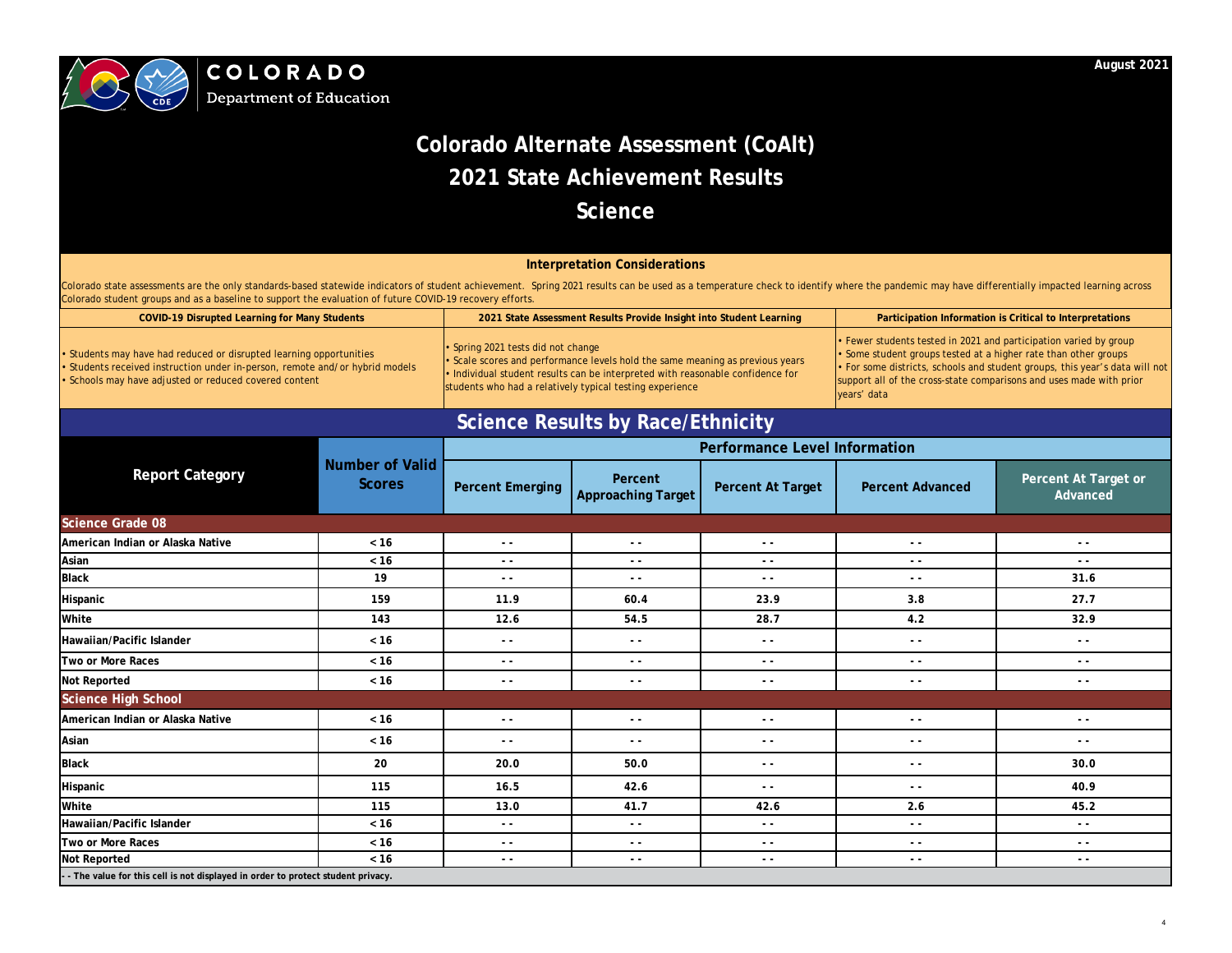

**Department of Education** 

## **August 2021**

Colorado state assessments are the only standards-based statewide indicators of student achievement. Spring 2021 results can be used as a temperature check to identify where the pandemic may have differentially impacted le Colorado student groups and as a baseline to support the evaluation of future COVID-19 recovery efforts.

# **Colorado Alternate Assessment (CoAlt) 2021 State Achievement Results Science**

## **Interpretation Considerations**

| <b>COVID-19 Disrupted Learning for Many Students</b>                                                                                                                                                          |                        |                                                                                                                                                                                                                                                                 | 2021 State Assessment Results Provide Insight into Student Learning |                                              | Participation Information is Critical to Interpretations                                                                                                                                                                                                                                                  |                                  |
|---------------------------------------------------------------------------------------------------------------------------------------------------------------------------------------------------------------|------------------------|-----------------------------------------------------------------------------------------------------------------------------------------------------------------------------------------------------------------------------------------------------------------|---------------------------------------------------------------------|----------------------------------------------|-----------------------------------------------------------------------------------------------------------------------------------------------------------------------------------------------------------------------------------------------------------------------------------------------------------|----------------------------------|
| • Students may have had reduced or disrupted learning opportunities<br>• Students received instruction under in-person, remote and/or hybrid models<br>• Schools may have adjusted or reduced covered content |                        | • Spring 2021 tests did not change<br>Scale scores and performance levels hold the same meaning as previous years<br>· Individual student results can be interpreted with reasonable confidence for<br>students who had a relatively typical testing experience |                                                                     |                                              | • Fewer students tested in 2021 and participation varied by group<br>• Some student groups tested at a higher rate than other groups<br>. For some districts, schools and student groups, this year's data will not<br>support all of the cross-state comparisons and uses made with prior<br>vears' data |                                  |
|                                                                                                                                                                                                               |                        |                                                                                                                                                                                                                                                                 |                                                                     | Science Results by Free/Reduced Lunch Status |                                                                                                                                                                                                                                                                                                           |                                  |
|                                                                                                                                                                                                               | <b>Number of Valid</b> | <b>Performance Level Information</b>                                                                                                                                                                                                                            |                                                                     |                                              |                                                                                                                                                                                                                                                                                                           |                                  |
| <b>Report Category</b>                                                                                                                                                                                        | <b>Scores</b>          | <b>Percent Emerging</b>                                                                                                                                                                                                                                         | <b>Percent Approaching</b><br>Target                                | <b>Percent At Target</b>                     | <b>Percent Advanced</b>                                                                                                                                                                                                                                                                                   | Percent At Target or<br>Advanced |
| <b>Science Grade 08</b>                                                                                                                                                                                       |                        |                                                                                                                                                                                                                                                                 |                                                                     |                                              |                                                                                                                                                                                                                                                                                                           |                                  |
| <b>Free/Reduced Lunch Eligible</b>                                                                                                                                                                            | 195                    | 10.3                                                                                                                                                                                                                                                            | 59.0                                                                | 26.2                                         | 4.6                                                                                                                                                                                                                                                                                                       | 30.8                             |
| Not Free/Reduced Lunch Eligible                                                                                                                                                                               | 154                    | 14.9                                                                                                                                                                                                                                                            | 56.5                                                                | 24.7                                         | 3.9                                                                                                                                                                                                                                                                                                       | 28.6                             |
| <b>Science High School</b>                                                                                                                                                                                    |                        |                                                                                                                                                                                                                                                                 |                                                                     |                                              |                                                                                                                                                                                                                                                                                                           |                                  |
| <b>Free/Reduced Lunch Eligible</b>                                                                                                                                                                            | 131                    | 16.8                                                                                                                                                                                                                                                            | 36.6                                                                | 40.5                                         | 6.1                                                                                                                                                                                                                                                                                                       | 46.6                             |
| Not Free/Reduced Lunch Eligible                                                                                                                                                                               | 135                    | 14.1                                                                                                                                                                                                                                                            | 48.1                                                                | 34.8                                         | 3.0                                                                                                                                                                                                                                                                                                       | 37.8                             |
| - - The value for this cell is not displayed in order to protect student privacy.                                                                                                                             |                        |                                                                                                                                                                                                                                                                 |                                                                     |                                              |                                                                                                                                                                                                                                                                                                           |                                  |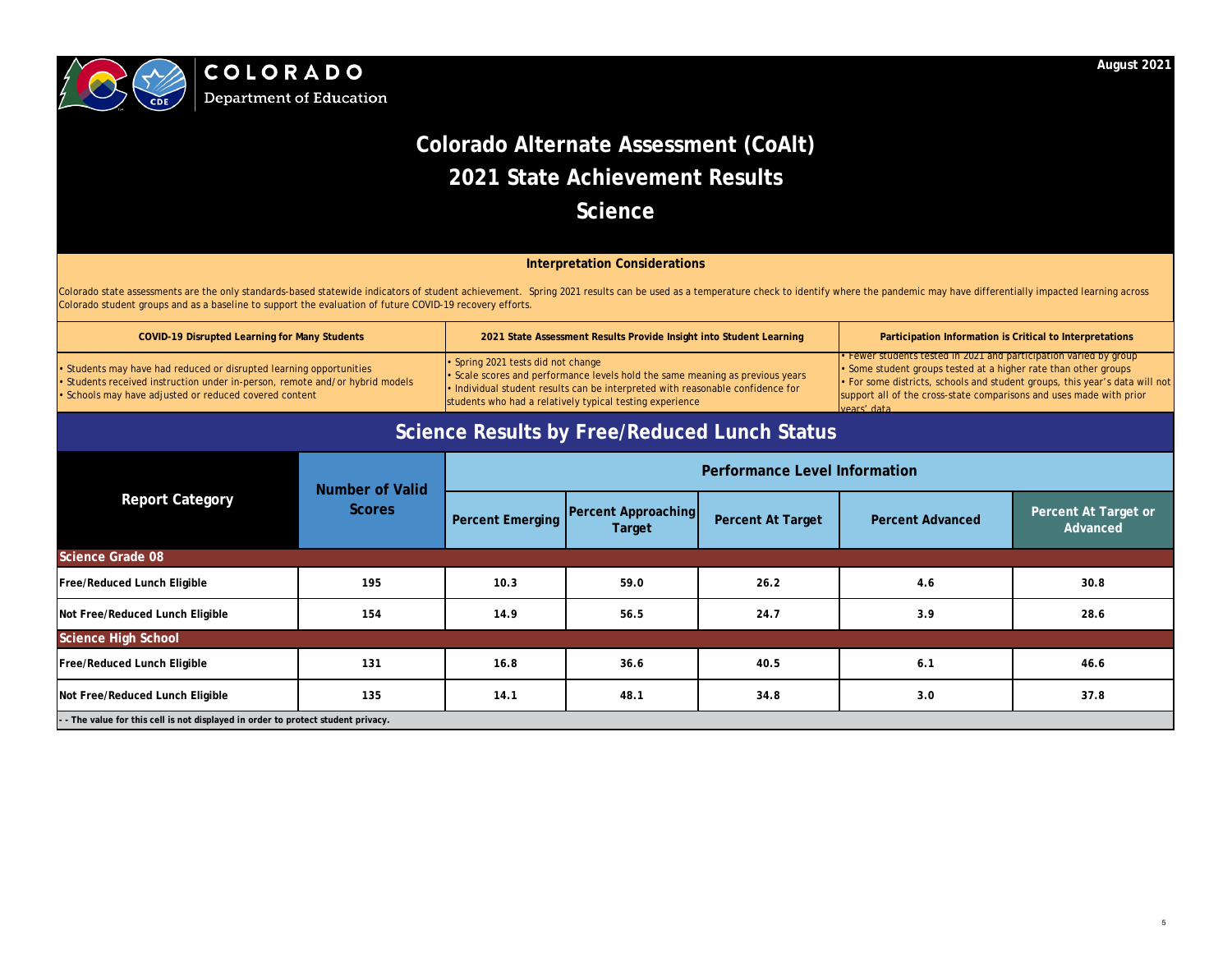



# **Department of Education**

• Fewer students tested in 2021 and participation varied by group • Some student groups tested at a higher rate than other groups • For some districts, schools and student groups, this year's data will not support all of the cross-state comparisons and uses made with prior years' data

| <b>Report Category</b>                                                            | <b>Number of Valid</b> | <b>Performance Level Information</b> |                                             |                          |                         |                                  |  |
|-----------------------------------------------------------------------------------|------------------------|--------------------------------------|---------------------------------------------|--------------------------|-------------------------|----------------------------------|--|
|                                                                                   | <b>Scores</b>          | <b>Percent Emerging</b>              | <b>Percent Approaching</b><br><b>Target</b> | <b>Percent At Target</b> | <b>Percent Advanced</b> | Percent At Target or<br>Advanced |  |
| <b>Science Grade 08</b>                                                           |                        |                                      |                                             |                          |                         |                                  |  |
| Title I                                                                           | 108                    | 13.9                                 | 63.0                                        | 18.5                     | 4.6                     | 23.1                             |  |
| Not Title I                                                                       | 241                    | 11.6                                 | 55.6                                        | 28.6                     | 4.1                     | 32.8                             |  |
| <b>Science High School</b>                                                        |                        |                                      |                                             |                          |                         |                                  |  |
| Title I                                                                           | 27                     | 22.2                                 | 51.9                                        | $ -$                     | $ -$                    | 25.9                             |  |
| Not Title I                                                                       | 239                    | 14.6                                 | 41.4                                        | $- -$                    | $- -$                   | 43.9                             |  |
| - - The value for this cell is not displayed in order to protect student privacy. |                        |                                      |                                             |                          |                         |                                  |  |

## **August 2021**

## Participation Information is Critical to Interpretations

# **Colorado Alternate Assessment (CoAlt) 2021 State Achievement Results Science**

Colorado state assessments are the only standards-based statewide indicators of student achievement. Spring 2021 results can be used as a temperature check to identify where the pandemic may have differentially impacted le Colorado student groups and as a baseline to support the evaluation of future COVID-19 recovery efforts.

# **Interpretation Considerations**

# **Science Results by Special Programs Status**

| <b>COVID-19 Disrupted Learning for Many Students</b>                                                                                                                                                          | 2021 State Assessment Results Provide Insight into Student Learning                                                                                                                                                                                                           |
|---------------------------------------------------------------------------------------------------------------------------------------------------------------------------------------------------------------|-------------------------------------------------------------------------------------------------------------------------------------------------------------------------------------------------------------------------------------------------------------------------------|
| • Students may have had reduced or disrupted learning opportunities<br>• Students received instruction under in-person, remote and/or hybrid models<br>• Schools may have adjusted or reduced covered content | • Spring 2021 tests did not change<br>$\cdot$ Scale scores and performance levels hold the same meaning as previous years<br>$\cdot$ Individual student results can be interpreted with reasonable confidence for<br>students who had a relatively typical testing experience |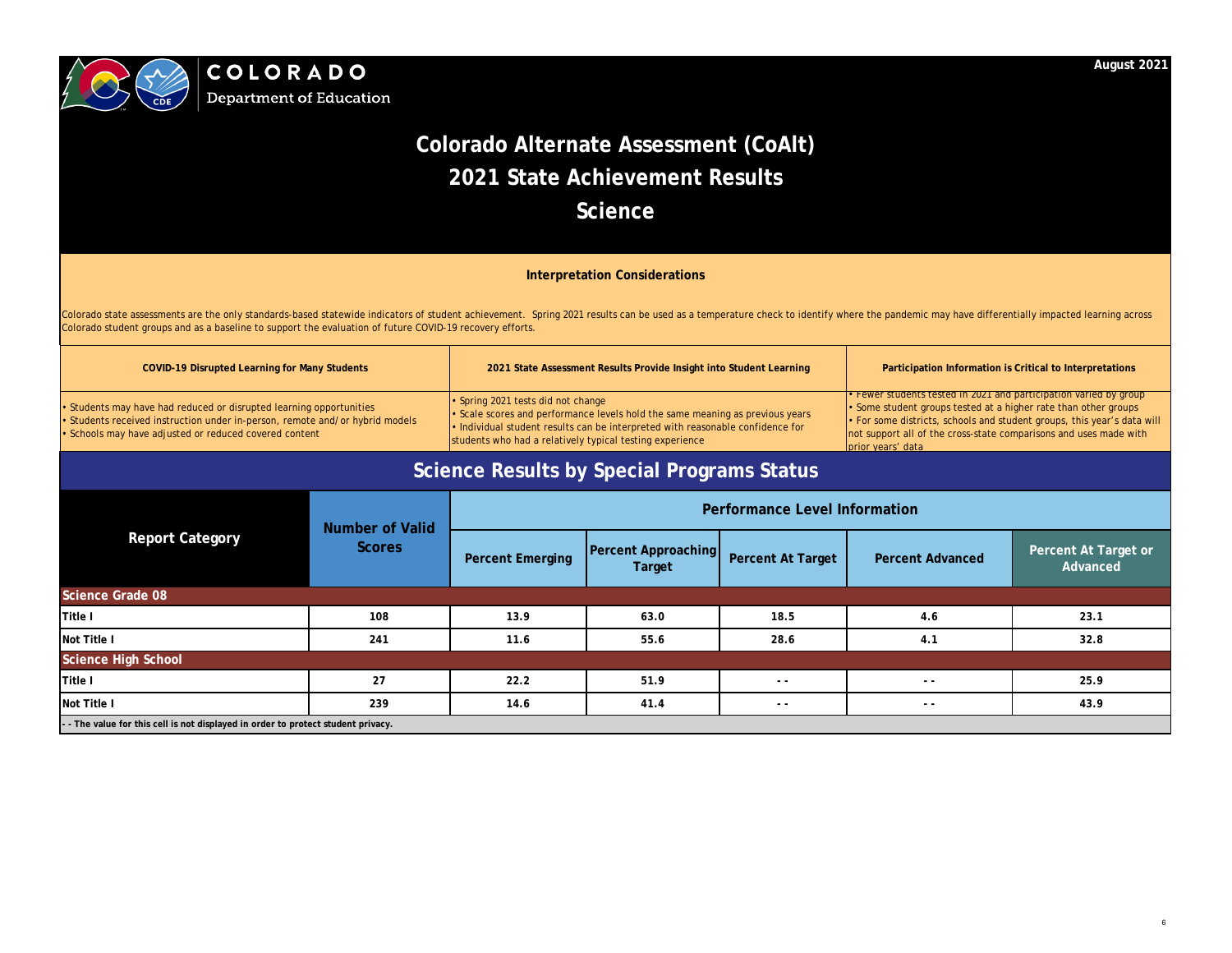

**Department of Education** 

|                                                                                    |                                         | <b>Performance Level Information</b> |                                          |                          |                         |                                          |  |
|------------------------------------------------------------------------------------|-----------------------------------------|--------------------------------------|------------------------------------------|--------------------------|-------------------------|------------------------------------------|--|
| <b>Report Category</b>                                                             | <b>Number of Valid</b><br><b>Scores</b> | <b>Percent Emerging</b>              | Percent<br><b>Approaching Target</b>     | <b>Percent At Target</b> | <b>Percent Advanced</b> | Percent At Target or<br>Advanced         |  |
| <b>Science Grade 08</b>                                                            |                                         |                                      |                                          |                          |                         |                                          |  |
| English Learner (EL)                                                               | 48                                      | 18.8                                 | 62.5                                     | 12.5                     | 6.3                     | 18.8                                     |  |
| EL: NEP (Not English Proficient)                                                   | 39                                      | $\sim$ $\sim$                        | $\frac{1}{2} \left( \frac{1}{2} \right)$ | $ -$                     | $ -$                    | $\frac{1}{2} \left( \frac{1}{2} \right)$ |  |
| EL: LEP (Limited English Proficient)                                               | $<16$                                   | $- -$                                | $- -$                                    | $ -$                     | $- -$                   | $ -$                                     |  |
| Not English Learner (Not EL)                                                       | 301                                     | 11.3                                 | 57.1                                     | 27.6                     | 4.0                     | 31.6                                     |  |
| Not EL: FEP (Fluent English Proficient), FELL<br>(Former English Language Learner) | 40                                      | $\sim$ $\sim$                        | $\sim$ $\sim$                            | $\sim$ $\sim$            | $\sim$ $\sim$           | 30.0                                     |  |
| Not EL: PHLOTE, NA, Not Reported                                                   | 261                                     | $- -$                                | $ -$                                     | $ -$                     | $- -$                   | 31.8                                     |  |
| <b>Science High School</b>                                                         |                                         |                                      |                                          |                          |                         |                                          |  |
| English Learner (EL)                                                               | 27                                      | 33.3                                 | 48.1                                     | $ -$                     | $\sim$ $\sim$           | 18.5                                     |  |
| EL: NEP (Not English Proficient)                                                   | 22                                      | $\sim$ $\sim$                        | $ -$                                     | $ -$                     | $\sim$ $\sim$           | $ -$                                     |  |
| EL: LEP (Limited English Proficient)                                               | $< 16$                                  | $\sim$ $\sim$                        | $ -$                                     | - -                      | $ -$                    | $ -$                                     |  |
| Not English Learner (Not EL)                                                       | 239                                     | 13.4                                 | 41.8                                     | $ -$                     | $\sim$ $\sim$           | 44.8                                     |  |
| Not EL: FEP (Fluent English Proficient), FELL<br>(Former English Language Learner) | 28                                      | $\sim$ $\sim$                        | $\sim$ $\sim$                            | $\sim$ $\sim$            | $\sim$ $\sim$           | 32.1                                     |  |
| Not EL: PHLOTE, NA, Not Reported                                                   | 211                                     | $- -$                                | $ -$                                     | $ -$                     | $- -$                   | 46.4                                     |  |
| - The value for this cell is not displayed in order to protect student privacy.    |                                         |                                      |                                          |                          |                         |                                          |  |

| <b>COVID-19 Disrupted Learning for Many Students</b>                                                                                                                                                          | 2021 State Assessment Results Provide Insight into Student Learning                                                                                                                                                                                                     |
|---------------------------------------------------------------------------------------------------------------------------------------------------------------------------------------------------------------|-------------------------------------------------------------------------------------------------------------------------------------------------------------------------------------------------------------------------------------------------------------------------|
| • Students may have had reduced or disrupted learning opportunities<br>• Students received instruction under in-person, remote and/or hybrid models<br>• Schools may have adjusted or reduced covered content | • Spring 2021 tests did not change<br>• Scale scores and performance levels hold the same meaning as previous years<br>$\cdot$ Individual student results can be interpreted with reasonable confidence for<br>students who had a relatively typical testing experience |

Colorado state assessments are the only standards-based statewide indicators of student achievement. Spring 2021 results can be used as a temperature check to identify where the pandemic may have differentially impacted le across Colorado student groups and as a baseline to support the evaluation of future COVID-19 recovery efforts.

### **Participation Information is Critical to Interpretations**

• Fewer students tested in 2021 and participation varied by group

• Some student groups tested at a higher rate than other groups

• For some districts, schools and student groups, this year's data will

not support all of the cross-state comparisons and uses made with prior years' data

## **Interpretation Considerations**

# **Science Results by Language Proficiency**

# **August 2021**

# **Colorado Alternate Assessment (CoAlt) 2021 State Achievement Results Science**